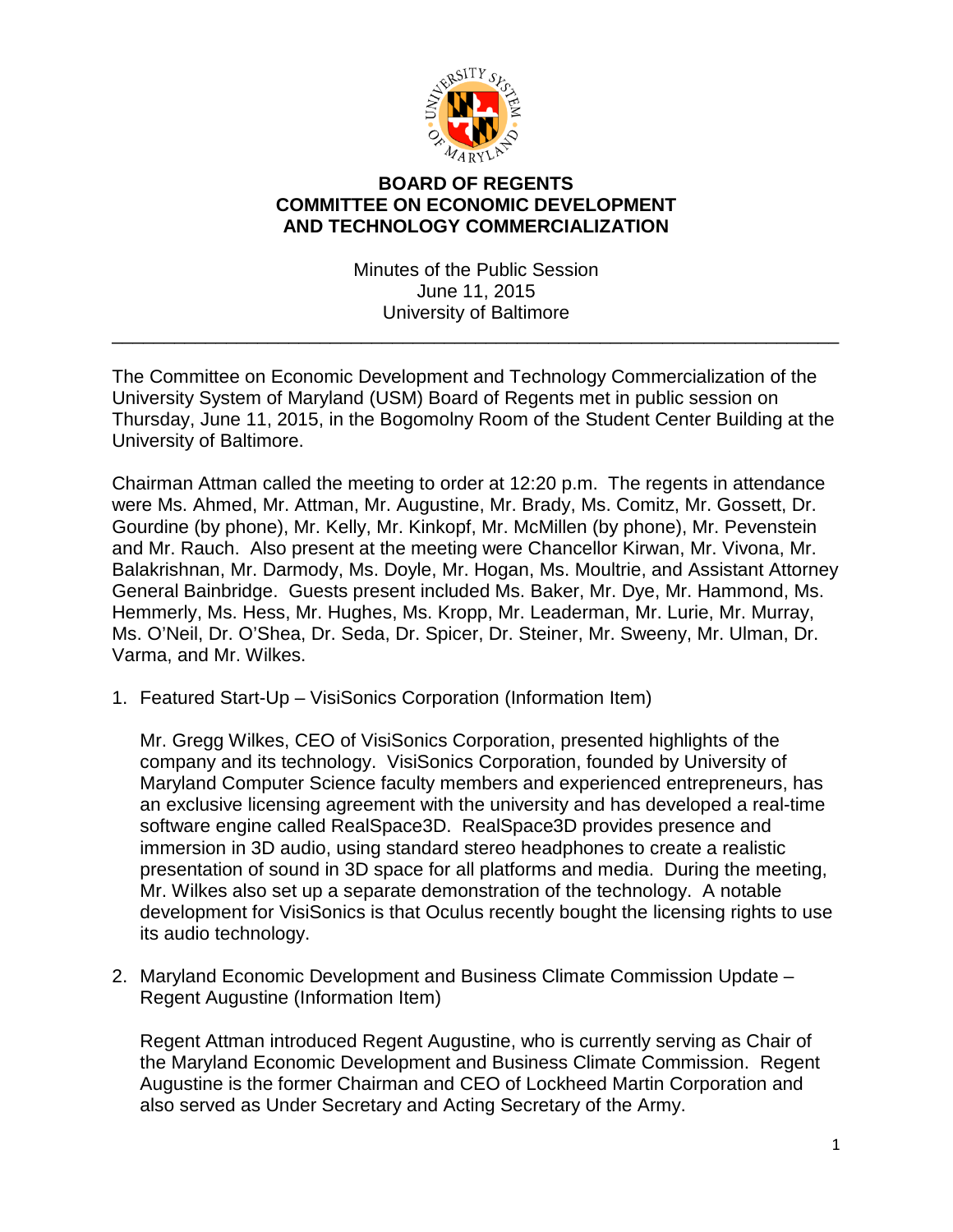The Senate President and House Speaker convened the Business Climate Commission in March 2014 to examine the State's current economic development structure and incentive programs, and make recommendations to strengthen and foster private sector growth and prosperity in Maryland. Regent Augustine broadly discussed the recommendations in the first phase report, published in February 2015, and mentioned that a second report, focusing on the tax environment, including State and local business-related taxes and tax incentives, is expected to be completed in September 2015. Mr. Augustine also discussed the importance of the USM and its impact on the state's economy and welcomed input on additional recommendations related to higher education.

3. University of Maryland Innovation District (Information Item)

In its role as a catalyst for Maryland's innovation economy, the University of Maryland has engaged Mr. Ken Ulman to assist with strategic planning and visioning to bring investments to the University Research Park and to transform the Baltimore Avenue corridor into a technology hub for incubators and startups. Mr. Ulman, a UMCP alumnus and former County Executive for Howard County, briefed the Committee on the vision to transform College Park into a top college town. A key strategy to achieve the vision is the expansion/reorientation of the UMCP campus footprint and the enhancement of the academic campus and surrounding communities.

Mr. Ulman emphasized the importance of developing a vibrant college and commercial community and observed that currently only 4% of faculty and staff live within five miles of campus. Through funding from private partners, alumni and the State, amenities such as a hotel, restaurants, a super store and a grocery store are being built along with new academic buildings. These new amenities, which will extend the core campus, will be linked to the research park and metro with the objective of increasing engagement and bringing more economic development to the College Park area.

4. New Initiatives and Start-Up Deals through UM Ventures at UMCP (Information Item)

Dr. Varma, Executive Director of the Office of Technology Commercialization, briefed the Committee on new initiatives and start-up deals through UM Ventures at UMCP. She mentioned that policy and resource initiatives over the last three years have provided the foundation for growth in invention disclosures and license agreements. For example, the new promotion and tenure policy as well as the increase in licensing staff and entrepreneurs in residence have boosted entrepreneurial activities.

Dr. Varma highlighted the key components of the entrepreneurial ecosystem under UM Ventures at UMCP, including the Maryland Technology Enterprise Institute (Mtech), the Office of Technology Commercialization, the Dingman Center for